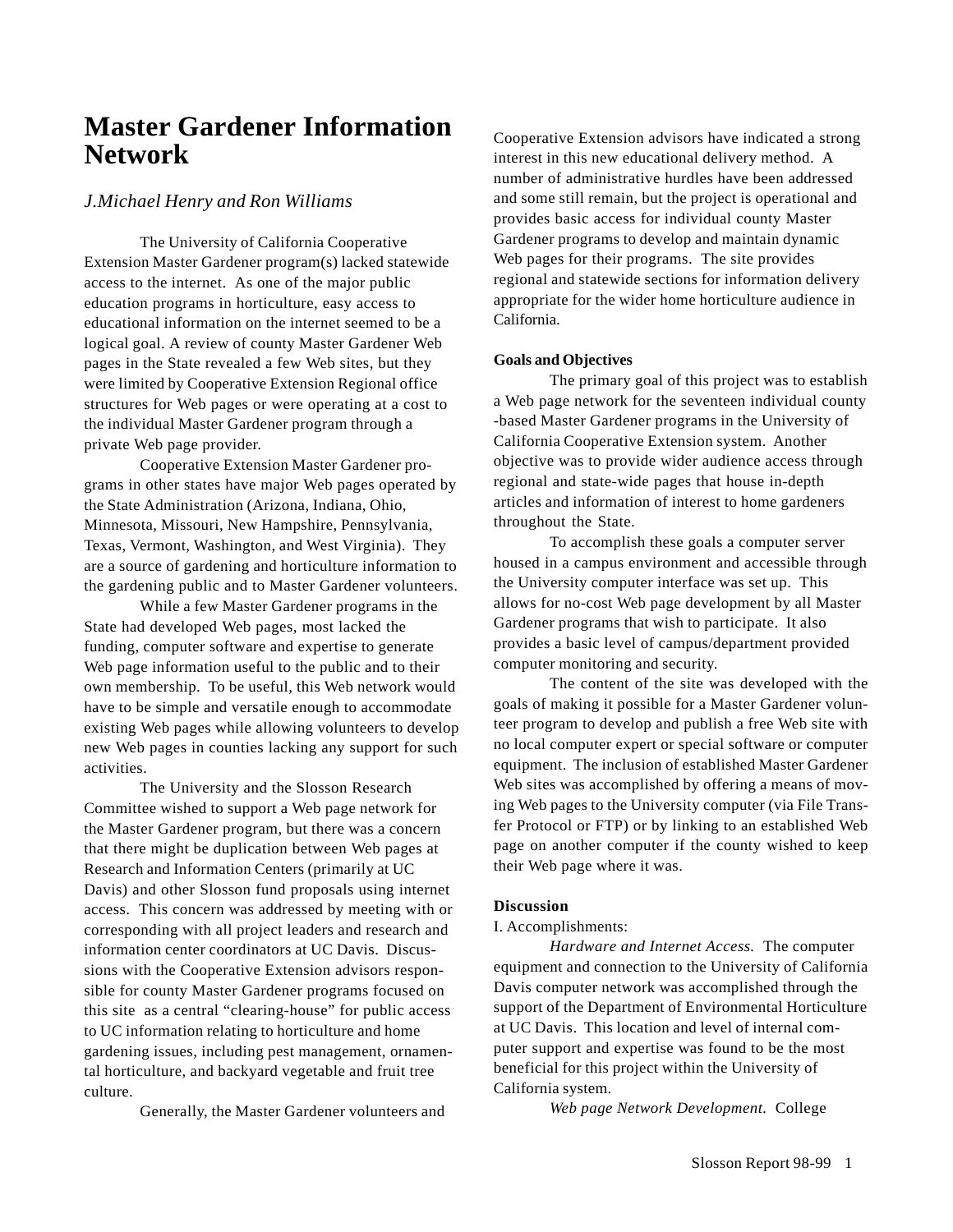

*Figure 1. Pages from the California Master Gardener Network Web site (http://cmgn.ucdavis.edu) showing how to access information about Master Gardener programs in individual California counties.*